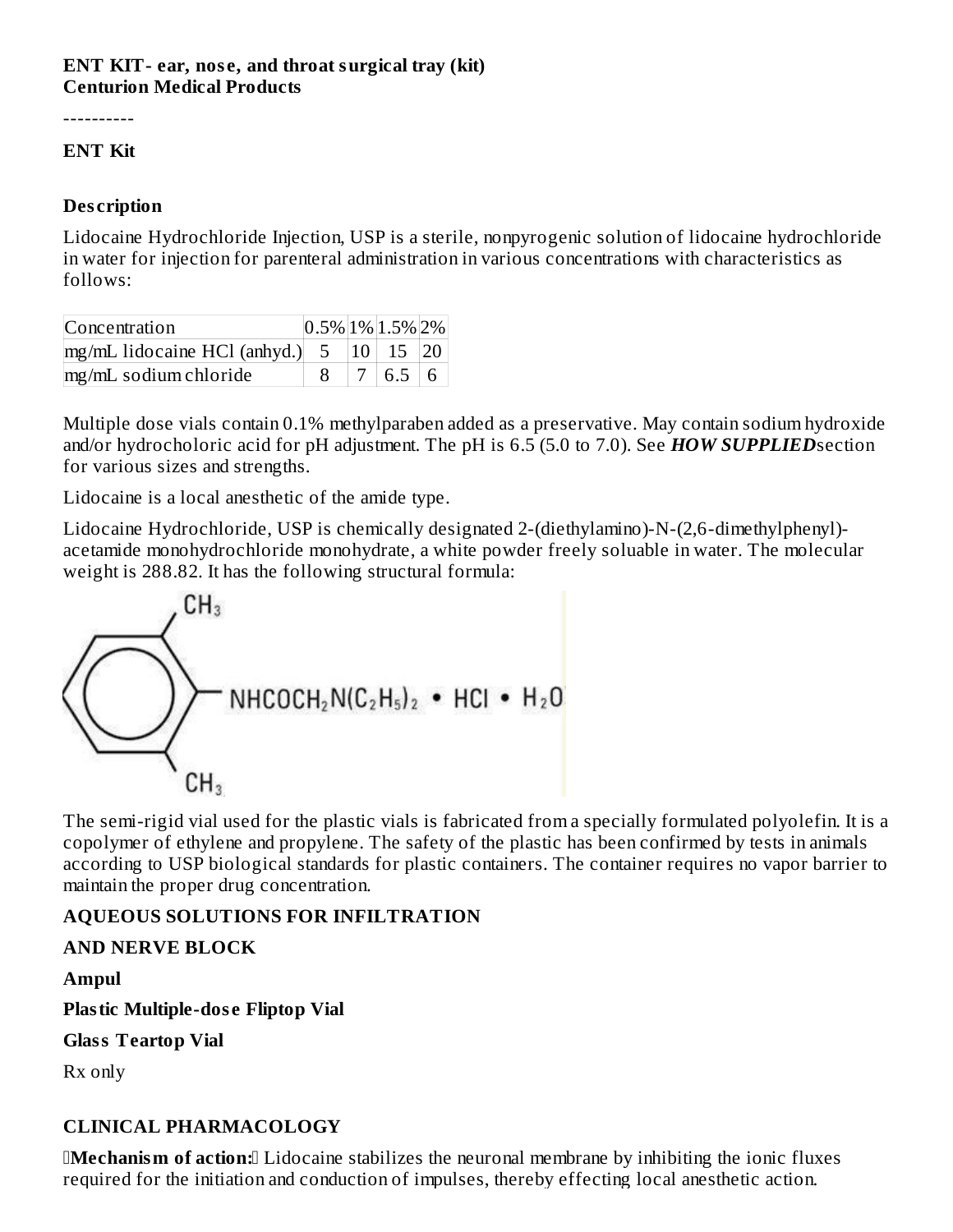**Hemodynamics**: Excessive blood levels may cause changes in cardiac output, total peripheral resistance, and mean arterial pressure. With central neural blockade these changes may be attributable to block of autonomic fibers, a direct depressant effect of the local anesthetic agent on various components of the cardiovascular system and/or the beta-adrenergic receptor stimulating action of ephinephrine when present. The net effect is normally a modest hypotension when the recommended dosages are not exceeded.

required for the initiation and conduction of impulses, thereby effecting local anesthetic action.

**Pharmacokinetics and metabolism:**Information derived from diverse formulations, concentrations and usages reveals that lidocaine is completely absorbed following parenteral administration, its rate of absorption depending, for example, upon various factors such as the site of administration and the presence or absence of a vasoconstrictor agent. Except for intravascular administration, the highest blood levels are obtained following intercostal nerve block and the lowest after subcutaneous administration.

The plasma binding of lidocaine is dependent on drug concentration, and the fraction bound decreases with increasing concentration. At concentrations of 1 to 4 mcg of free base per mL, 60 to 80 percent of lidocaine is protein bound. Binding is also dependent on the plasma concentration of the alpha-1-acid glycoprotein.

Lidocaine is metabolized rapidly by the liver, and metabolites and unchanged drug are excreted by the kidneys. Biotransformation includes oxidative N-dealkylation, ring hydroxylation, cleavage of the amide linkage, and conjugation. N-dealkylation, a major pathway of biotransformation, yields the metabolites monoethylglycinexylidide and glycinexylidide. The pharmacological/toxicological actions of these metabolites are similar to, but less potent than, those of lidocaine. Approximately 90% of lidocaine administered is excreted in the form of various metabolites, and less than 10% is excreted unchanged. The primary metabolite in urine is a conjugate of 4-hydroxy-2, 6-dimethylaniline.

The elimination half-life of lidocaine following an intravenous bolus injection is typically 1.5 to 2.0 hours. Because of the rapid rate at which lidocaine is metabolized, any condition that affects liver function may alter lidocaine kinetics. The half-life may be prolonged two-fold or more in patients with liver dysfunction. Renal dysfunction does not affect lidocaine kinetics but may increase the accumulation of metabolites.

Factors such as acidosis and the use of CNS stimulants and depressants affect the CNS levels of lidocaine required to produce overt systemic effects. Objective adverse manifestations become increasingly apparent with increasing venous plasma levels above 6.0 mcg free base per mL. In the rhesus monkey arterial blood levels of 18-21 mcg/mL have been shown to be threshold for convulsive activity.

#### **INDICATIONS AND USAGE**

Lidocaine Hydrochloride Injection, USP is indicated for production of local or regional anesthesia by infiltration techniques such as percutaneous injection and intravenous regional anethesia by peripheral nerve block techniques such as brachial plexus and intercostal and by central neural techniques such as lumbar and caudal epidural blocks, when the accepted procedures for these techniques as described in standard textbooks are observed.

#### **CONTRAINDICATIONS**

Lidocaine is contraindicated in patients with a known history of hypersensitivity to local anesthetics of the amide type.

#### **WARNINGS**

LIDOCAINE HYDROCHLORIDE INJECTION, FOR INFILTRATION AND NERVE BLOCK,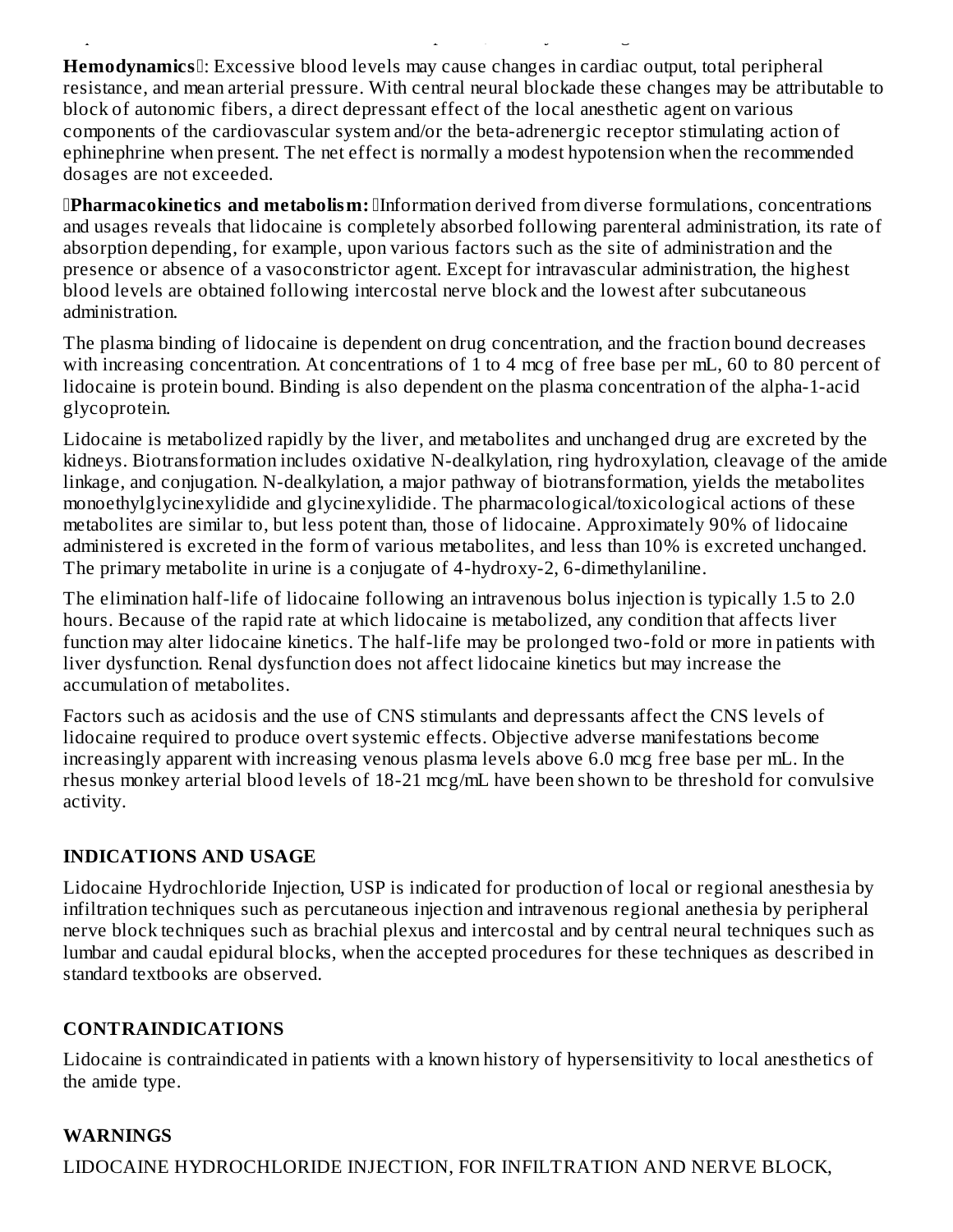SHOULD BE EMPLOYED ONLY BY CLINICIANS WHO ARE WELL VERSED IN DIAGNOSIS AND MANAGEMENT OF DOSE-RELATED TOXICITY AND OTHER ACUTE EMERGENCIES THAT MIGHT ARISE FROM THE BLOCK TO BE EMPLOYED AND THEN ONLY AFTER ENSURING THE **IIMMEDIATE** I AVAILABILITY OF OXYGEN, OTHER RESUSCITATIVE DRUGS, CARDIOPULMONARY EQUIPMENT, AND THE PERSONNEL NEEDED FOR PROPER MANAGEMENT OF TOXIC REACTIONS AND RELATED EMERGENCIES (See also *ADVERSE REACTIONS* and *PRECAUTIONS*). DELAY IN PROPER MANAGEMENT OF DOSE-RELATED TOXICITY, UNDERVENTILATION FROM ANY CAUSE AND/OR ALTERED SENSITIVITY MAY LEAD TO THE DEVELOPMENT OF ACIDOSIS, CARDIAC ARREST AND, POSSIBLY, DEATH.

Intra-articular infusions of local anesthetics following arthroscopic and other surgical procedures is an unapproved use, and there have been post-marketing reports of chondrolysis in patients receiving such infusions. The majority of reported cases of chondrolysis have involved the shoulder joint; cases of gleno-humeral chondrolysis have been described in pediatric and adult patients following intra-articular infusions of local anesthetics with and without epinephrine for periods of 48 to 72 hours. There is insufficient information to determine whether shorter infusion periods are not associated with these findings. The time of onset of symptoms, such as joint pain, stiffness and loss of motion can be variable, but may begin as early as the 2nd month after surgery. Currently, there is no effective treatment for chondrolysis; patients who experienced chondrolysis have required additional diagnostic and therapeutic procedures and some required arthroplasty or shoulder replacement.

To avoid intravascular injection, aspiration should be performed before the local anesthetic solution is injected. The needle must be repositioned until no return of blood can be elicited by aspiration. Note, however, that the absence of blood in the syringe does not guarantee that intravascular injection has been avoided.

Local anesthetic solutions containing antimicrobial preservatives (e.g., methylparaben) should not be used for epidural or spinal anesthesia because the safety of these agents has not been established with regard to intrathecal injection, either intentional or accidental.

#### PRECAUTIONS

#### **General:**

The safety and effectiveness of lidocaine depend on proper dosage, correct technique, adequate precautions, and readiness for emergencies. Standard textbooks should be consulted for specific techniques and precautions for various regional anesthetic procedures.

Resuscitative equipment, oxygen, and other resuscitative drugs should be available for immediate use. (See *WARNINGS*and *ADVERSE REACTIONS*). The lowest dosage that results in effective anesthesia should be used to avoid high plasma levels and serious adverse effects. Syringe aspirations should also be performed before and during each supplemental injection when using indwelling catheter techniques. During the administration of epidural anesthesia, it is recommended that a test dose be administered initially and that the patient be monitored for central nervous system toxicity and cardiovascular toxicity, as well as for signs of unintended intrathecal administration before proceeding. When clinical conditions permit, consideration should be given to employing local anesthetic solutions that contain epinephrine for the test dose because circulatory changes compatible with epinephrine may also serve as a warning sign of unintended intravascular injection. An intravascular injection is still possible even if aspirations for blood are negative. Repeated doses of lidocaine may cause significant increases in blood levels with each repeated dose because of slow accumulation of the drug or its metabolites. Tolerance to elevated blood levels varies with the status of the patient. Debilitated, elderly patients, acutely ill patients and children should be given reduced doses commensurate with their age and physical condition. Lidocaine should also be used with caution in patients with severe shock or heart block. Lumbar and caudal epidural anesthesia should be used with extreme caution in persons with the following conditions: existing neurological disease, spinal deformities, septicemia and severe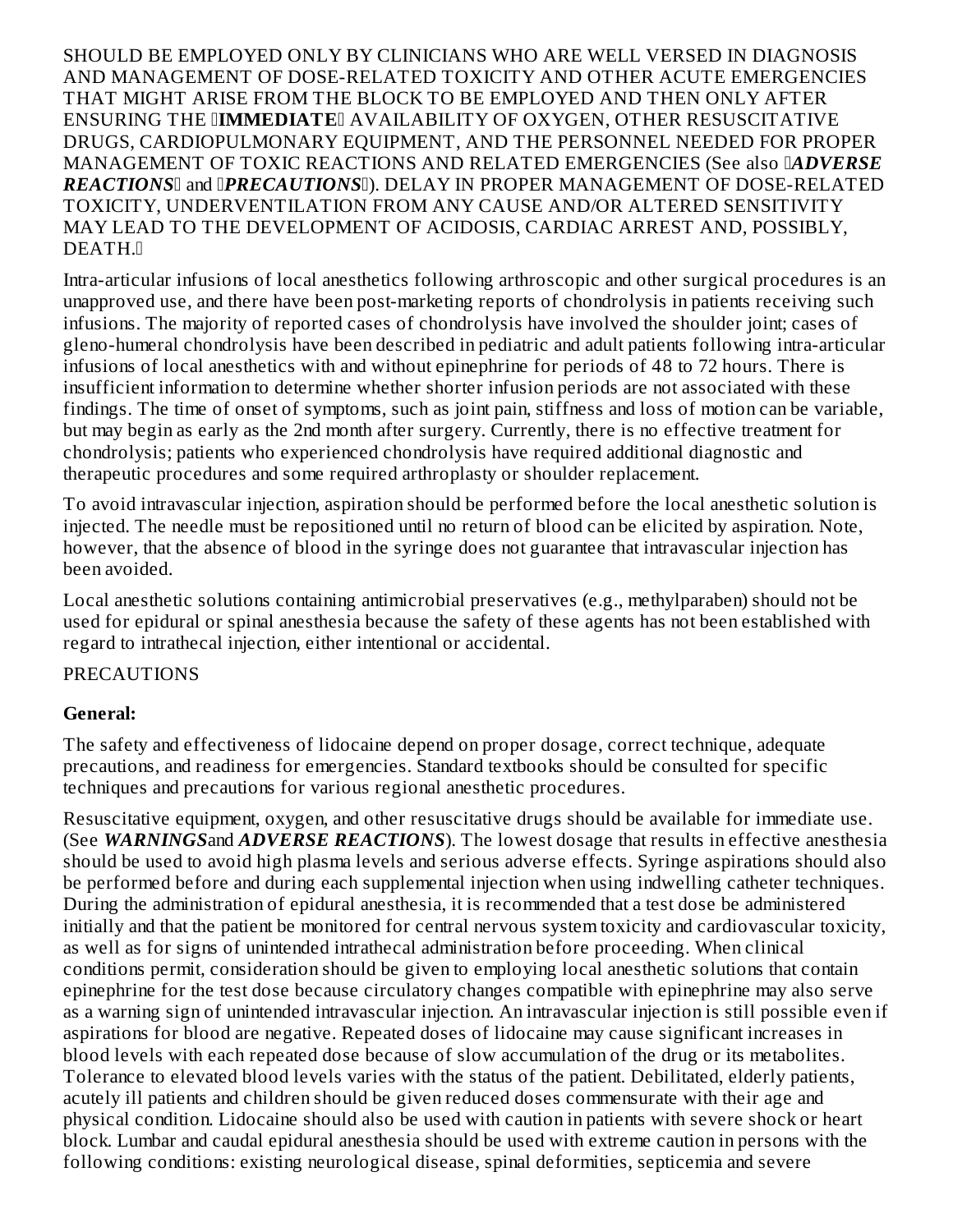#### hypertension.

Local anesthetic solutions containing a vasoconstrictor should be used cautiously and in carefully circumscribed quantities in areas of the body supplied by end arteries or having otherwise compromised blood supply. Patients with peripheral vascular disease and those with hypertensive vascular disease may exhibit exaggerated vasoconstrictor response. Ischemic injury or necrosis may result. Preparations containing a vasoconstrictor should be used with caution in patients during or following the administration of potent general anesthetic agents, since cardiac arrhythmias may occur under such conditions.

Careful and constant monitoring of cardiovascular and respiratory (adequacy of ventilation) vital signs and the patient's state of consciousness should be accomplished after each local anesthetic injection. It should be kept in mind at such times that restlessness, anxiety, tinnitus, dizziness, blurred vision, tremors, depression or drowsiness may be early warning signs of central nervous system toxicity.

Since amide-type local anesthetics are metabolized by the liver, lidocaine should be used with caution in patients with hepatic disease. Patients with severe hepatic disease, because of their inability to metabolize local anesthetics normally, are at greater risk of developing toxic plasma concentrations. Lidocaine should also be used with caution in patients with impaired cardiovascular function since they may be less able to compensate for functional changes associated with the prolongation of A-V conduction produced by these drugs. Many drugs used during the conduct of anesthesia are considered potential triggering agents for familial malignant hyperthermia. Since it is not known whether amide-type local anesthetics may trigger this reaction and since the need for supplemental general anesthesia cannot be predicted in advance, it is suggested that a standard protocol for the management of malignant hyperthermia should be available. Early unexplained signs of tachycardia, tachypnea, labile blood pressure and metabolic acidosis may precede temperature elevation. Successful outcome is dependent on early diagnosis, prompt discontinuance of the suspect triggering agent(s) and institution of treatment, including oxygen therapy, indicated supportive measures and dantrolene (consult dantrolene sodium intravenous package insert before using).

Proper tourniquet technique, as described in publications and standard textbooks, is essential in the performance of intravenous regional anesthesia. Solutions containing epinephrine or other vasoconstrictors should not be used for this technique.

Lidocaine should be used with caution in persons with known drug sensitivities. Patients allergic to para-aminobenzoic acid derivatives (procaine, tetracaine, benzocaine, etc.) have not shown cross sensitivity to lidocaine.

**Us e in the Head and Neck Area:** Small doses of local anesthetics injected into the head and neck area, including retrobulbar, dental and stellate ganglion blocks, may produce adverse reactions similar to systemic toxicity seen with unintentional intravascular injections of larger doses. Confusion, convulsions, respiratory depression and/or respiratory arrest and cardiovascular stimulation or depression have been reported. These reactions may be due to intra-arterial injections of the local anesthetic with retrograde flow to the cerebral circulation. Patients receiving these blocks should have their circulation and respiration monitored and be constantly observed. Resuscitative equipment and personnel for treating adverse reactions should be immediately available. Dosage recommendations should not be exceeded. (See *DOSAGE AND ADMINISTRATION*).

#### **Information for Patients:**

When appropriate, patients should be informed in advance that they may experience temporary loss of sensation and motor activity, usually in the lower half of the body following proper administration of epidural anesthesia.

The administration of local anesthetic solutions containing epinephrine or norepinephrine to patients receiving monoamine oxidase inhibitors or tricyclic antidepressants may produce severe prolonged hypertension.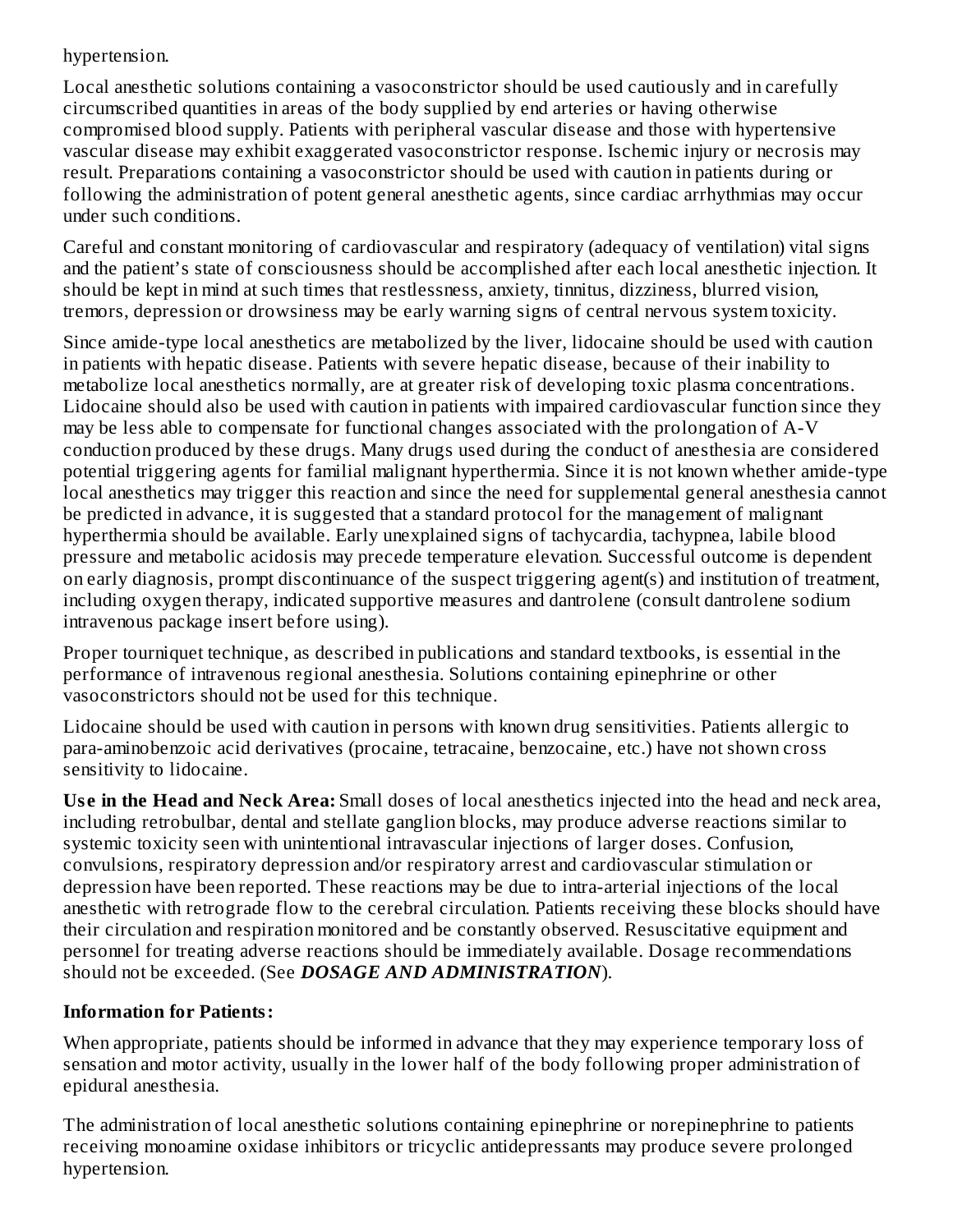Phenothiazines and butyrophenones may reduce or reverse the pressor effect of epinephrine.

Concurrent use of these agents should generally be avoided. In situations when concurrent therapy is necessary, careful patient monitoring is essential.

Concurrent administration of vasopressor drugs (for the treatment of hypotension related to obstetric blocks) and ergot-type oxytoxic drugs may cause severe persistent hypertension or cerebrovascular accidents.

#### **Drug Laboratory Test Interactions:**

The intramuscular injection of lidocaine may result in an increase in creatine phosphokinase levels. Thus, the use of this enzyme determination without isoenzyme separation as a diagnostic test for the presenece of acute myocardial infarction may be compromised by the intramuscular injection of lidocaine.

#### **Carcinogenesis, Mutagenesis, Impairment of Fertility:**

Studies of lidocaine in animals to evaluate the carcinogenic and mutagenic potential for the effect on fertility have not been conducted.

#### **Pregnancy:**

Teratogenic Effects. Pregnancy Category B. Reproduction studies have been performed in rats at doses up to 6.6 times the human dose and have revealed no evidence of harm to the fetus caused by lidocaine. There are, however, no adequate and well-controlled studies in pregnant women. Animal reproduction studies are not always predictive of human response. General consideration should be given to this fact before administering lidocaine to women of childbearing potential, especially during early pregnancy when maximum organogenesis takes place.

#### **Labor and Delivery:**

Local anesthetics rapidly cross the placenta and when used for epidural, paracervical, pudendal or caudal block anesthesia, can cause varying degrees of maternal, fetal and neonatal toxicity (See *CLINICAL PHARMACOLOGY***—Pharmacokinetics**). The potential for toxicity depends upon the procedure performed, the type and amount of drug used, and the technique of drug administration. Adverse reactions in the parturient, fetus and neonate involve alterations of the central nervous system peripheral vascular tone and cardiac function.

Maternal hypotension has resulted from regional anesthesia. Local anesthetics produce vasodilation by blocking sympathetic nerves. Elevating the patient's legs and positioning her on her left side will help prevent decreases in blood pressure. The fetal heart rate also should be monitored continuously, and electronic fetal monitoring is highly advisable.

Epidural, spinal, paracervical, or pudendal anesthesia may alter the forces of parturition through changes in uterine contractility or maternal expulsive efforts. In one study, paracervical block anesthesia was associated with a decrease in the mean duration of first stage labor and facilitation of cervical dilation. However, spinal and epidural anesthesia have also been reported to prolong the second stage of labor by removing the parturient's reflex urge to bear down or by interfering with motor function. The use of obstetrical anesthesia may increase the need for forceps assistance.

The use of some local anesthetic drug products during labor and delivery may be followed by diminished muscle strength and tone for the first day or two of life. The long-term significance of these observations is unknown. Fetal bradycardia may occur in 20 to 30 percent of patients receiving paracervical nerve block anesthesia with the amide-type local anesthetics and may be associated with fetal acidosis. Fetal heart rate should always be monitored during paracervical anesthesia. The physician should weigh the possible advantages against risks when considering paracervical block in prematurity, toxemia of pregnancy and fetal distress. Careful adherence to recommended dosage is of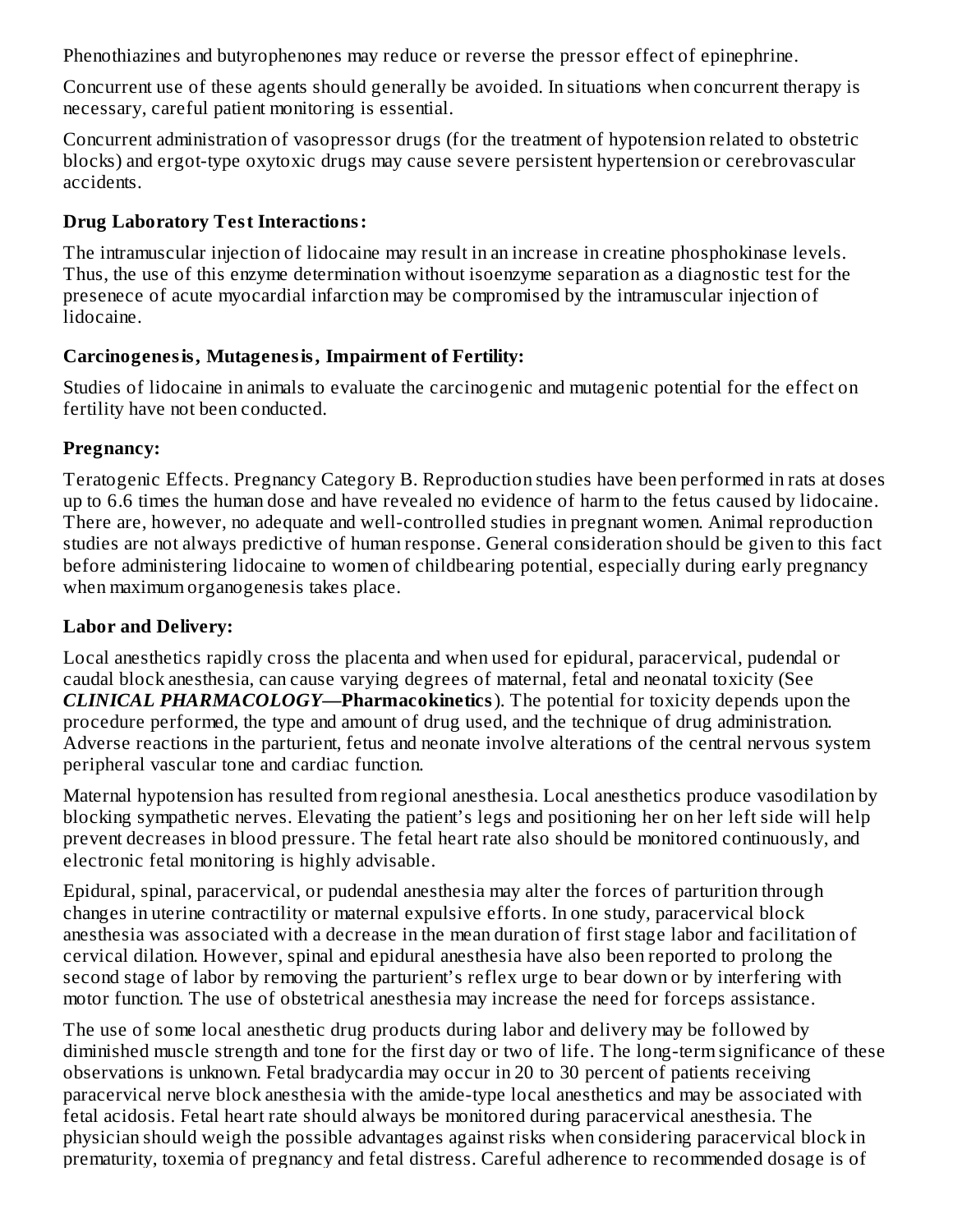the utmost importance in obstetrical paracervical block. Failure to achieve adequate analgesia with recommended doses should arouse suspicion of intravascular or fetal intracranial injection. Cases compatible with unintended fetal intracranial injection of local anesthetic solution have been reported following intended paracervical or pudendal block or both. Babies so affected present with unexplained neonatal depression at birth, which correlates with high local anesthetic serum levels, and often manifest seizures within six hours. Prompt use of supportive measures combined with forced urinary excretion of the local anesthetic has been used successfully to manage this complication.

Case reports of maternal convulsions and cardiovascular collapse following use of some local anesthetics for paracervical block in early pregnancy (as anesthesia for elective abortion) suggest that systemic absorption under these circumstances may be rapid. The recommended maximum dose of each drug should not be exceeded. Injection should be made slowly and with frequent aspiration. Allow a 5 minute interval between sides.

#### **Nursing Mothers:**

It is not known whether this drug is excreted in human milk. Because many drugs are excreted in human milk, caution should be exercised when lidocaine is administered to a nursing woman.

#### **Pediatric Us e:**

Dosages in pediatric patients should be reduced, commensurate with age, body weight and physical condition. See *DOSAGE AND ADMINISTRATION*.

#### **ADVERSE REACTIONS**

**Systemic:** Adverse experiences following the administration of lidocaine are similar in nature to those observed with other amide local anesthetic agents. These adverse experiences are, in general, doserelated and may result from high plasma levels caused by excessive dosage, rapid absorption or inadvertent intravascular injection, or may result from a hypersensitivity, idiosyncrasy or diminished tolerance on the part of the patient. Serious adverse experiences are generally systemic in nature. The following types are those most commonly reported:

**Central Nervous System:** CNS manifestations are excitatory and/or depressant and may be characterized by lightheadedness, nervousness, apprehension, euphoria, confusion, dizziness, drowsiness, tinnitus, blurred or double vision, vomiting, sensations of heat, cold or numbness, twitching, tremors, convulsions, unconsciousness, respiratory depression and arrest. The excitatory manifestations may be very brief or may not occur at all, in which case the first manifestation of toxicity may be drowsiness merging into unconsciousness and respiratory arrest.

Drowsiness following the administration of lidocaine is usually an early sign of a high blood level of the drug and may occur as a consequence of rapid absorption.

**Cardiovas cular System:** Cardiovascular manifestations are usually depressant and are characterized by bradycardia, hypotension, and cardiovascular collapse, which may lead to cardiac arrest.

**Allergic:** Allergic reactions are characterized by cutaneous lesions, urticaria, edema or anaphylactoid reactions. Allergic reactions may occur as a result of sensitivity either to local anesthetic agents or to the methylparaben used as a preservative in multiple dose vials. Allergic reactions as a result of sensitivity to lidocaine are extremely rare and, if they occur, should be managed by conventional means. The detection of sensitivity by skin testing is of doubtful value.

**Neurologic:** The incidences of adverse reactions associated with the use of local anesthetics may be related to the total dose of local anesthetic administered and are also dependent upon the particular drug used, the route of administration and the physical status of the patient. In a prospective review of 10,440 patients who received lidocaine for spinal anesthesia, the incidences of adverse reactions were reported to be about 3 percent each for positional headaches, hypotension and backache; 2 percent for shivering; and less than 1 percent each for peripheral nerve symptoms, nausea, respiratory inadequacy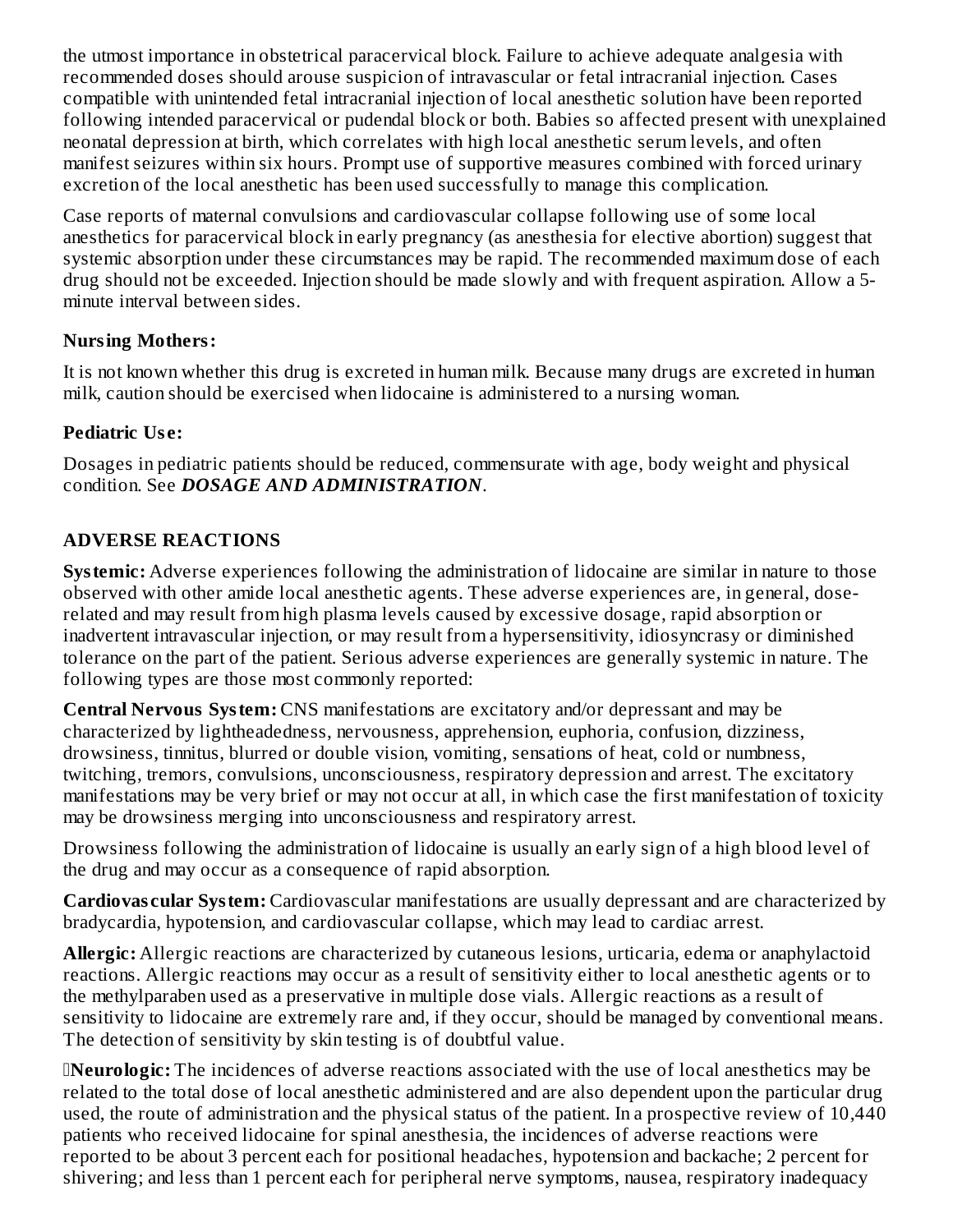and double vision. Many of these observations may be related to local anesthetic techniques, with or without a contribution from the local anesthetic.

In the practice of caudal or lumbar epidural block, occasional unintentional penetration of the subarachnoid space by the catheter may occur. Subsequent adverse effects may depend partially on the amount of drug administered subdurally.

These may include spinal block of varying magnitude (including total spinal block), hypotension secondary to spinal block, loss of bladder and bowel control, and loss of perineal sensation and sexual function. Persistent motor, sensory and/or autonomic (sphincter control) deficit of some lower spinal segments with slow recovery (several months) or incomplete recovery have been reported in rare instances when caudal or lumbar epidural block has been attempted. Backache and headache have also been noted following use of these anesthetic procedures.

There have been reported cases of permanent injury to extraocular muscles requiring surgical repair following retrobulbar administration.

#### **OVERDOSAGE**

Acute emergencies from local anesthetics are generally related to high plasma levels encountered during therapeutic use of local anesthetics or to unintended subarachnoid injection of local anesthetic solution (see *ADVERSE REACTIONS, WARNINGS*and *PRECAUTIONS*).

**Management of Local Anesthetic Emergencies:** The first consideration is prevention, best accomplished by careful monitoring of cardiovascular and respiratory vital signs and the patient's state of consciousness after each local anesthetic injection. At the first sign of change, oxygen should be administered.

The first step in the management of convulsions, as well as underventilation or apnea due to unintended subarachnoid injection of drug solution, consists of immediate attention to the maintenance of a patent airway and assisted or controlled ventilation with oxygen and a delivery system capable of permitting immediate positive airway pressure by mask. Immediately after the institution of these ventilatory measures, the adequacy of the circulation should be evaluated, keeping in mind that drugs used to treat convulsions sometimes depress the circulation when administered intravenously. Should convulsions persist despite adequate respiratory support, and if the status of the circulation permits, small increments of an ultra-short acting barbiturate (such as thiopental or thiamylal) or a benzodiazepine (such as diazepam) may be administered intravenously. The clinician should be familiar, prior to use of local anesthetics, with these anticonvulsant drugs. Supportive treatment of circulatory depression may require administration of intravenous fluids and, when appropriate, a vasopressor as directed by the clinical situation (e.g., ephedrine).

If not treated immediately, both convulsions and cardiovascular depression can result in hypoxia, acidosis, bradycardia, arrhythmias and cardiac arrest. Underventilation or apnea due to unintentional subarachnoid injection of local anesthetic solution may produce these same signs and also lead to cardiac arrest if ventilatory support is not instituted. If cardiac arrest should occur standard cardiopulmonary resuscitative measures should be instituted.

Endotracheal intubation, employing drugs and techniques familiar to the clinician, may be indicated, after initial administration of oxygen by mask, if difficulty is encountered in the maintenance of a patent airway or if prolonged ventilatory support (assisted or controlled) is indicated.

Dialysis is of negligible value in the treatment of acute overdosage with lidocaine.

The oral  $LD_{50}$  of lidocaine HCl in non-fasted female rats is 459 (346–773) mg/kg (as the salt) and 214 (159−324) mg/kg (as the salt) in fasted female rats.

#### **DOSAGE AND ADMINISTRATION**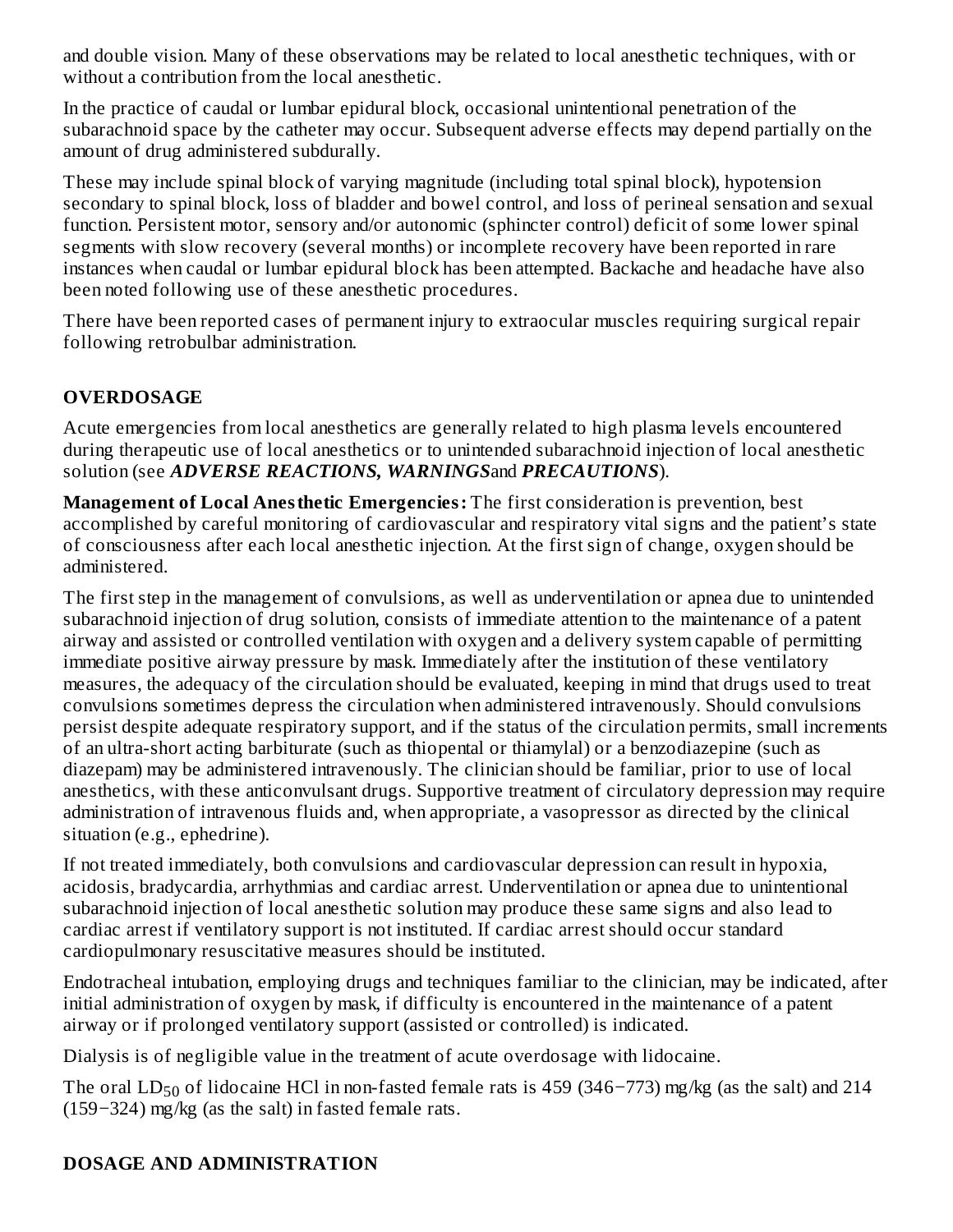Table 1 (Recommended Dosages) summarizes the recommended volumes and concentrations of Lidocaine Hydrochloride Injection, USP for various types of anesthetic procedures. The dosages suggested in this table are for normal healthy adults and refer to the use of epinephrine-free solutions. When larger volumes are required only solutions containing epinephrine should be used, except in those cases where vasopressor drugs may be contraindicated.

There have been adverse event reports of chondrolysis in patients receiving intra-articular infusions of local anesthetics following arthroscopic and other surgical procedures. Lidocaine is not approved for this use (see *WARNINGS* and *DOSAGE AND ADMINISTRATION*).

These recommended doses serve only as a guide to the amount of anesthetic required for most routine procedures. The actual volumes and concentrations to be used depend on a number of factors such as type and extent of surgical procedure, depth of anesthesia and degree of muscular relaxation required, duration of anesthesia required, and the physical condition of the patient. In all cases the lowest concentration and smallest dose that will produce the desired result should be given. Dosages should be reduced for children and for elderly and debilitated patients and patients with cardiac and/or liver disease.

The onset of anesthesia, the duration of anesthesia and the degree of muscular relaxation are proportional to the volume and concentration (i.e., total dose) of local anesthetic used. Thus, an increase in volume and concentration of Lidocaine Hydrochloride Injection will decrease the onset of anesthesia, prolong the duration of anesthesia, provide a greater degree of muscular relaxation and increase the segmental spread of anesthesia. However, increasing the volume and concentration of Lidocaine Hydrochloride Injection may result in a more profound fall in blood pressure when used in epidural anesthesia. Although the incidence of side effects with lidocaine is quite low, caution should be exercised when employing large volumes and concentrations, since the incidence of side effects is directly proportional to the total dose of local anesthetic agent injected.

For intravenous regional anesthesia, only the 50 mL single-dose vial containing 0.5% Lidocaine Hydrochloride Injection, USP should be used.

#### **Epidural Anesthesia**

For epidural anesthesia, only the following available specific products of Lidocaine Hydrochloride Injection by Hospira are recommended:

Although these solutions are intended specifically for epidural anesthesia, they may also be used for infiltration and peripheral nerve block provided they are employed as single dose units. These solutions contain no bacteriostatic agent. In epidural anesthesia, the dosage varies with the number of dermatomes to be anesthetized (generally 2−3 mL of the indicated concentration per dermatome).

**Caudal and Lumbar Epidural Block:** As a precaution against the adverse experiences sometimes observed following unintentional penetration of the subarachnoid space, a test dose such as 2−3 mL of 1.5% lidocaine hydrochloride should be administered at least 5 minutes prior to injecting the total volume required for a lumbar or caudal epidural block. The test dose should be repeated if the patient is moved in a manner that may have displaced the catheter. Epinephrine, if contained in the test dose (10−15 mcg have been suggested), may serve as a warning of unintentional intravascular injection. If injected into a blood vessel, this amount of epinephrine is likely to produce a transient "epinephrine response" within 45 seconds, consisting of an increase in heart rate and systolic blood pressure, circumoral pallor, palpitations and nervousness in the unsedated patient. The sedated patient may exhibit only a pulse rate increase of 20 or more beats per minute for 15 or more seconds. Patients on beta-blockers may not manifest changes in heart rate, but blood pressure monitoring can detect an evanescent rise in systolic blood pressure. Adequate time should be allowed for onset of anesthesia after administration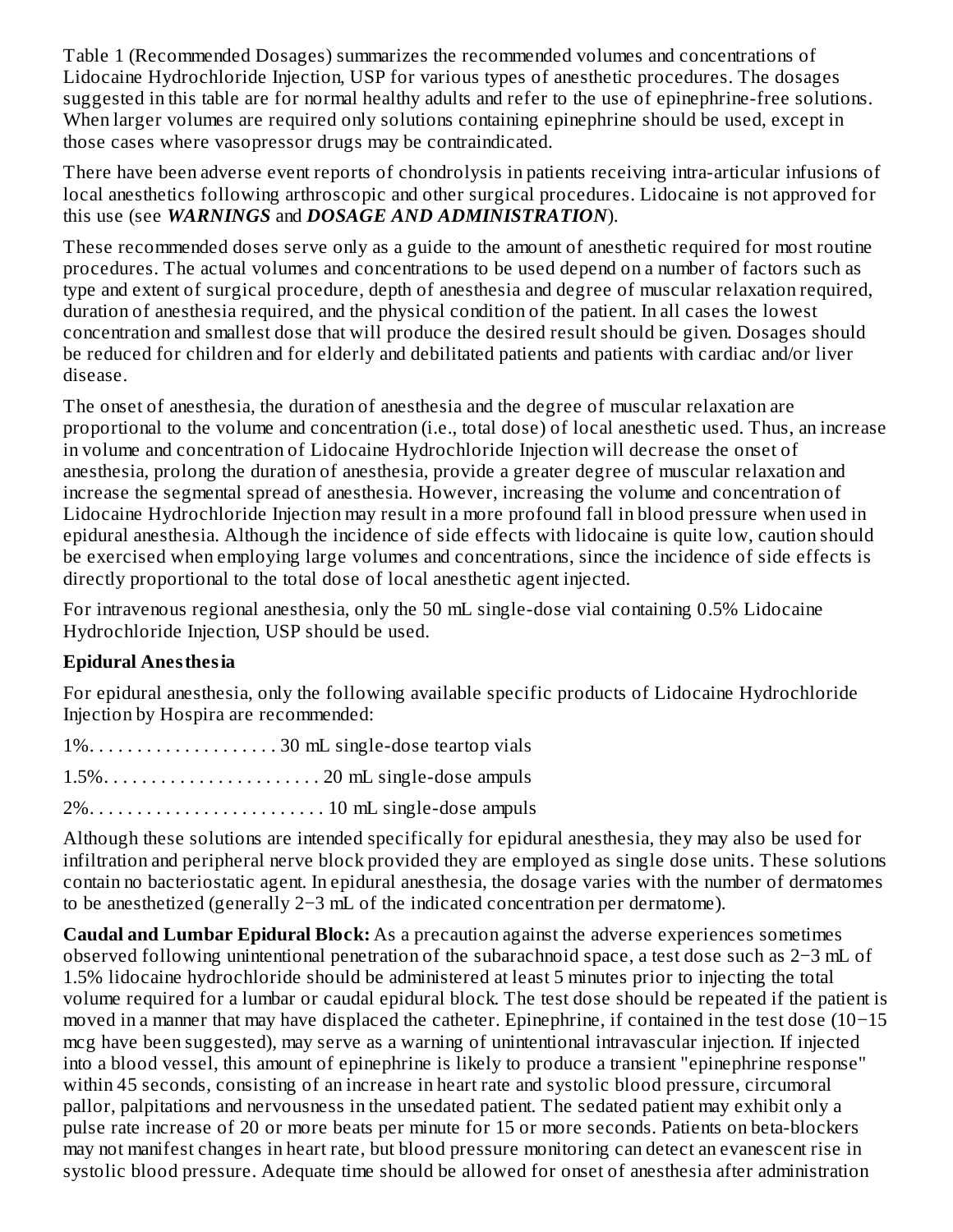of each test dose. The rapid injection of a large volume of Lidocaine Hydrochloride Injection through the catheter should be avoided, and, when feasible, fractional doses should be administered.

In the event of the known injection of a large volume of local anesthetic solutions into the subarachnoid space, after suitable resuscitation and if the catheter is in place, consider attempting the recovery of drug by draining a moderate amount of cerebrospinal fluid (such as 10 mL) through the epidural catheter.

#### **Maximum Recommended Dosages**

#### **NOTE: The products accompanying this ins ert do not contain epinephrine.**

**Adults:** For normal healthy adults, the individual maximum recommended dose of lidocaine HCl with epinephrine should not exceed 7 mg/kg (3.5 mg/lb) of body weight and in general it is recommended that the maximum total dose not exceed 500 mg. When used without epinephrine, the maximum individual dose should not exceed 4.5 mg/kg (2 mg/lb) of body weight and in general it is recommended that the maximum total dose does not exceed 300 mg. For continuous epidural or caudal anesthesia, the maximum recommended dosage should not be administered at intervals of less than 90 minutes. When continuous lumbar or caudal epidural anesthesia is used for non-obstetrical procedures, more drug may be administered if required to produce adequate anesthesia.

The maximum recommended dose per 90 minute period of lidocaine hydrochloride for paracervical block in obstetrical patients and non-obstetrical patients is 200 mg total. One-half of the total dose is usually administered to each side. Inject slowly five minutes between sides. (See also discussion of paracervical block in *PRECAUTIONS*).

For intravenous regional anesthesia, the dose administered should not exceed 4 mg/kg in adults.

**Children:** It is difficult to recommend a maximum dose of any drug for children, since this varies as a function of age and weight. For children over 3 years of age who have a normal lean body mass and normal body development, the maximum dose is determined by the child's age and weight. For example, in a child of 5 years weighing 50 lbs., the dose of lidocaine HCl should not exceed 75 — 100 mg (1.5  $-2$  mg/lb). The use of even more dilute solutions (i.e., 0.25  $-$  0.5%) and total dosages not to exceed 3 mg/kg (1.4 mg/lb) are recommended for induction of intravenous regional anesthesia in children.

In order to guard against systemic toxicity, the lowest effective concentration and lowest effective dose should be used at all times. In some cases it will be necessary to dilute available concentrations with 0.9% sodium chloride injection in order to obtain the required final concentration.

Parenteral drug products should be inspected visually for particulate matter and discoloration prior to administration whenever the solution and container permit. Solutions that are discolored and/or contain particulate matter should not be used.

| Table 1                                  |                         |              |                       |
|------------------------------------------|-------------------------|--------------|-----------------------|
| Recommended Dosages of Lidocaine         |                         |              |                       |
| Hydrochloride Injection, USP for Various |                         |              |                       |
| Anesthetic                               |                         |              |                       |
| Procedures in Normal Healthy Adults      |                         |              |                       |
|                                          | Lidocaine Hydrochloride |              |                       |
|                                          | Injection, USP (without |              |                       |
|                                          | Epinephrine)            |              |                       |
| Procedure                                | Conc. $(\%)$            | Vol.<br>(mL) | Total<br>Dose<br>(mg) |
| Infiltration                             |                         |              |                       |
| Percutaneous                             | 0.5 or 1.0              | $1 - 60$     | $5 - 300$             |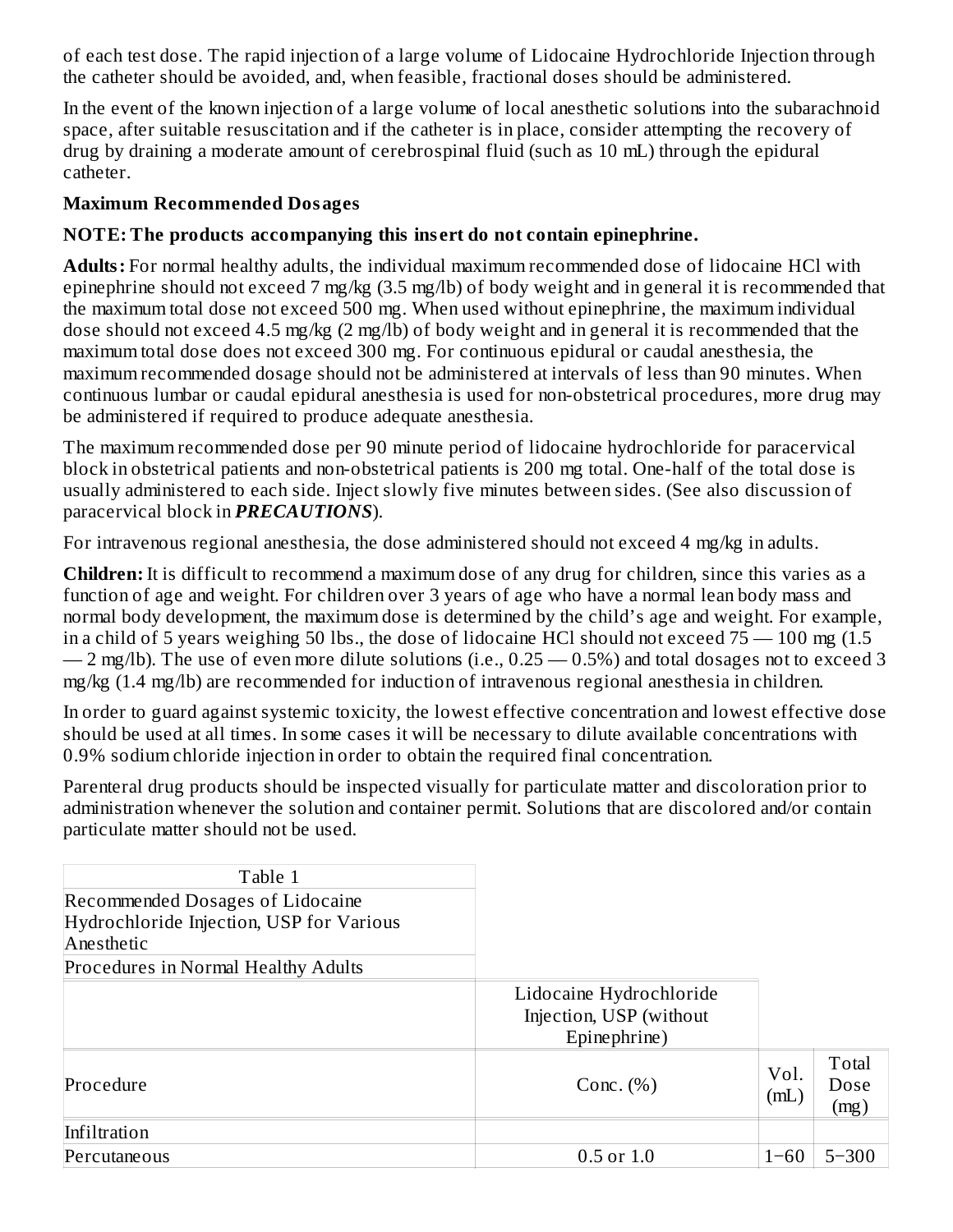| Intravenous Regional                           | 0.5 |          | $10 - 60$ 50 - 300        |
|------------------------------------------------|-----|----------|---------------------------|
| Peripheral Nerve Blocks, e.g.                  |     |          |                           |
| <b>Brachial</b>                                | 1.5 |          | 15-20 225-300             |
| Dental                                         | 2.0 | $1 - 5$  | $20 - 100$                |
| Intercostal                                    | 1.0 | 3        | 30                        |
| Paravertebral                                  | 1.0 | $3 - 5$  | $30 - 50$                 |
| Pudendal (each side)                           | 1.0 | 10       | 100                       |
| Paracervical                                   |     |          |                           |
| Obstetrical Analgesia                          |     |          |                           |
| (each side)                                    | 1.0 | 10       | 100                       |
| Sympathetic Nerve Blocks, e.g.                 |     |          |                           |
| Cervical (stellate ganglion)                   | 1.0 | 5        | 50                        |
| Lumbar                                         | 1.0 | $5 - 10$ | $50 - 100$                |
| <b>Central Neural Blocks</b>                   |     |          |                           |
| Epidural*                                      |     |          |                           |
| Thoracic                                       | 1.0 |          | 20-30 200-300             |
| Lumbar                                         |     |          |                           |
| Analgesia                                      | 1.0 |          | $25 - 30 \vert 250 - 300$ |
| Anesthesia                                     | 1.5 |          | 15-20 225-300             |
|                                                | 2.0 |          | $10 - 15 200 - 300$       |
| Caudal                                         |     |          |                           |
| Obstetrical Analgesia                          | 1.0 |          | $20 - 30$ 200 - 300       |
| Surgical Anesthesia                            | 1.5 |          | 15-20 225-300             |
| *Dose determined by number of dermatomes to be |     |          |                           |

anesthetized (2 to 3 mL/dermatome).

THE ABOVE SUGGESTED CONCENTRATIONS AND VOLUMES SERVE ONLY AS A GUIDE. OTHER VOLUMES AND CONCENTRATIONS MAY BE USED PROVIDED THE TOTAL MAXIMUM RECOMMENDED DOSE IS NOT EXCEEDED.

**Sterilization, Storage and Technical Procedures:** Disinfecting agents containing heavy metals, which cause release of respective ions (mercury, zinc, copper, etc.) should not be used for skin or mucous membrane disinfection as they have been related to incidence of swelling and edema. When chemical disinfection of multi-dose vials is desired, either isopropyl alcohol (91%) or 70% ethyl alcohol is recommended. Many commercially available brands of rubbing alcohol, as well as solutions of ethyl alcohol not of USP grade, contain denaturants which are injurious to rubber and, therefore, are not to be used. It is recommended that chemical disinfection be accomplished by wiping the vial stopper thoroughly with cotton or gauze that has been moistened with the recommended alcohol just prior to use.

### **HOW SUPPLIED**

Lidocaine Hydrochloride Injection, USP is supplied as follows:

| <b>NDC</b>                     | Container                           | Concentration     | Size                                  | Total (mg) |
|--------------------------------|-------------------------------------|-------------------|---------------------------------------|------------|
| Single-dose:                   |                                     |                   |                                       |            |
|                                | $[0409-4278-01]$ Glass Teartop Vial | $0.5\%$ (5 mg/mL) | $50$ mL                               | 250        |
| 0409-4713-01 Glass Ampul       |                                     |                   | 1% (10 mg/mL) 2 mL (bulk – 400 units) | 20         |
| $0409 - 4713 - 02$ Glass Ampul |                                     | $1\%$ (10 mg/mL)  | 5 mL                                  | 50         |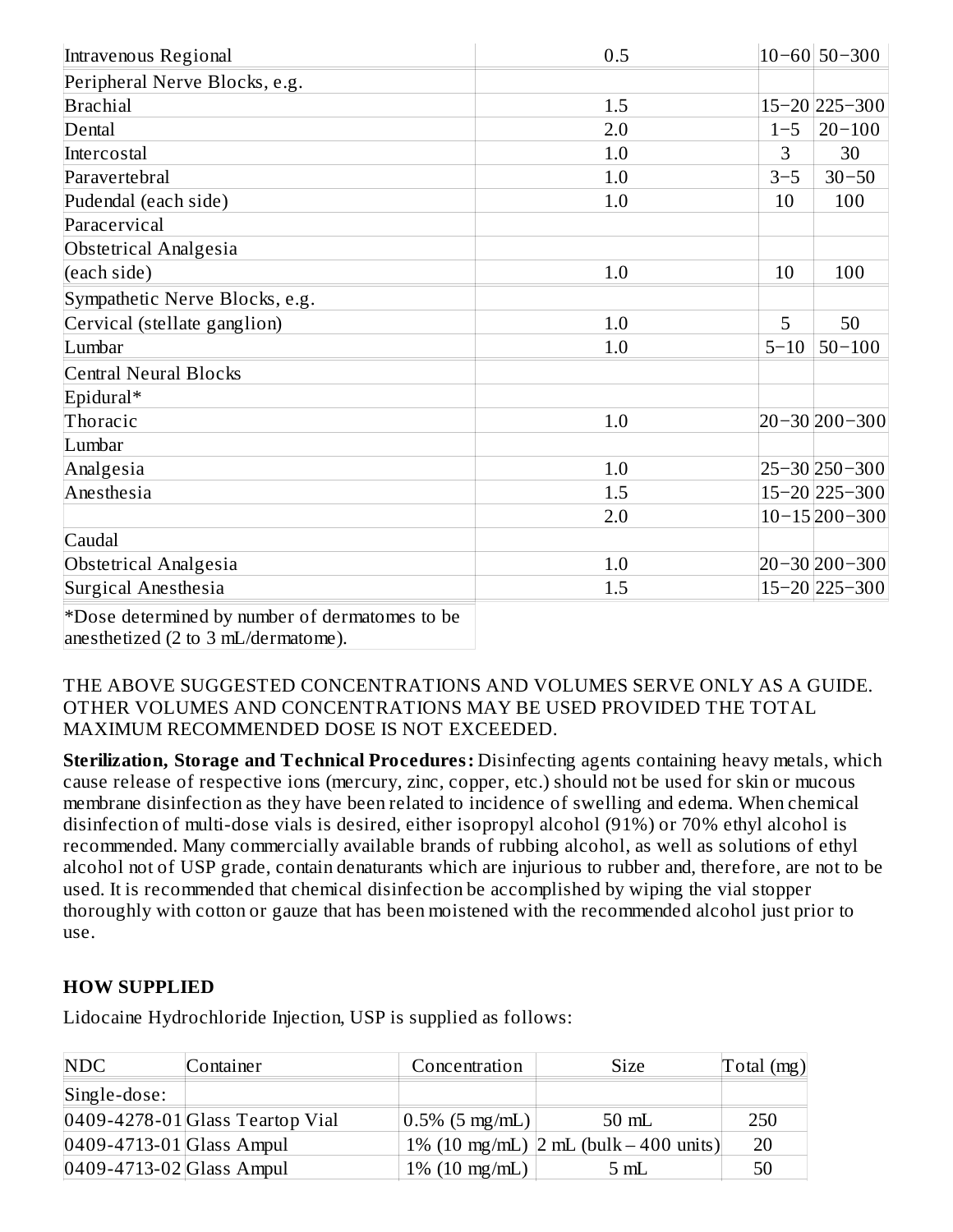| 0409-4713-05 Glass Ampul       |                                         |                    | 1% (10 mg/mL) $ 5 \text{ mL}$ (bulk – 400 units) | 50   |
|--------------------------------|-----------------------------------------|--------------------|--------------------------------------------------|------|
| 0409-4713-20 Glass Ampul       |                                         | $1\%$ (10 mg/mL)   | $20$ mL                                          | 200  |
| $0409 - 4713 - 32$ Glass Ampul |                                         | $1\%$ (10 mg/mL)   | $2 \text{ mL}$                                   | 20   |
| $0409 - 4713 - 62$ Glass Ampul |                                         | $1\%$ (10 mg/mL)   | $2$ mL (bulk $-$ 800 units)                      | 20   |
| $0409 - 4713 - 65$ Glass Ampul |                                         | $1\%$ (10 mg/mL)   | $5$ mL (bulk – 800 units)                        | 50   |
|                                | $0409 - 4279 - 02$ Glass Teartop Vial   | $1\%$ (10 mg/mL)   | 30 mL                                            | 300  |
|                                | 0409-4270-01 Sterile Glass Teartop Vial | $1\%$ (10 mg/mL)   | 30 mL                                            | 300  |
| $0409 - 4776 - 01$ Glass Ampul |                                         | $1.5\%$ (15 mg/mL) | $20$ mL                                          | 300  |
|                                | 0409-4056-01 Sterile Glass Ampul        | $1.5\%$ (15 mg/mL) | $20 \text{ mL}$                                  | 300  |
| $0409 - 4282 - 01$ Glass Ampul |                                         | $2\%$ (20 mg/mL)   | $2 \text{ mL}$                                   | 40   |
| $[0409-4282-02]$ Glass Ampul   |                                         | $2\%$ (20 mg/mL)   | $10$ mL                                          | 200  |
| Multiple-dose:                 |                                         |                    |                                                  |      |
|                                | 0409-4275-01 Plastic Fliptop Vial       | $0.5\%$ (5 mg/mL)  | $50$ mL                                          | 250  |
|                                | $[0409-4276-01]$ Plastic Fliptop Vial   | $1\%$ (10 mg/mL)   | $20 \text{ mL}$                                  | 200  |
|                                | $[0409-4276-02]$ Plastic Fliptop Vial   | $1\%$ (10 mg/mL)   | $50$ mL                                          | 500  |
|                                | $0409 - 4277 - 01$ Plastic Fliptop Vial | 2% (20 mg/mL)      | $20 \text{ mL}$                                  | 400  |
|                                | $0409 - 4277 - 02$ Plastic Fliptop Vial | $2\%$ (20 mg/mL)   | $50$ mL                                          | 1000 |

Single-dose products are preservative-free.

Store at 20 to 25°C (68 to 77°F). [See USP Controlled Room Temperature.]

Lidocaine Hydrochloride Injection, USP solutions packaged in ampuls and glass teardrop vials may be autoclaved one time only. Autoclave at 15 pounds pressure, 121°C (250°F) for 15 minutes. **DO NOT AUTOCLAVE PRODUCT IN PLASTIC VIALS.**

Revised: February 2010

Printed in USA EN-2421

Hospira, Inc., Lake Forest, IL 60045 USA

**ENT Kit - Primary Label**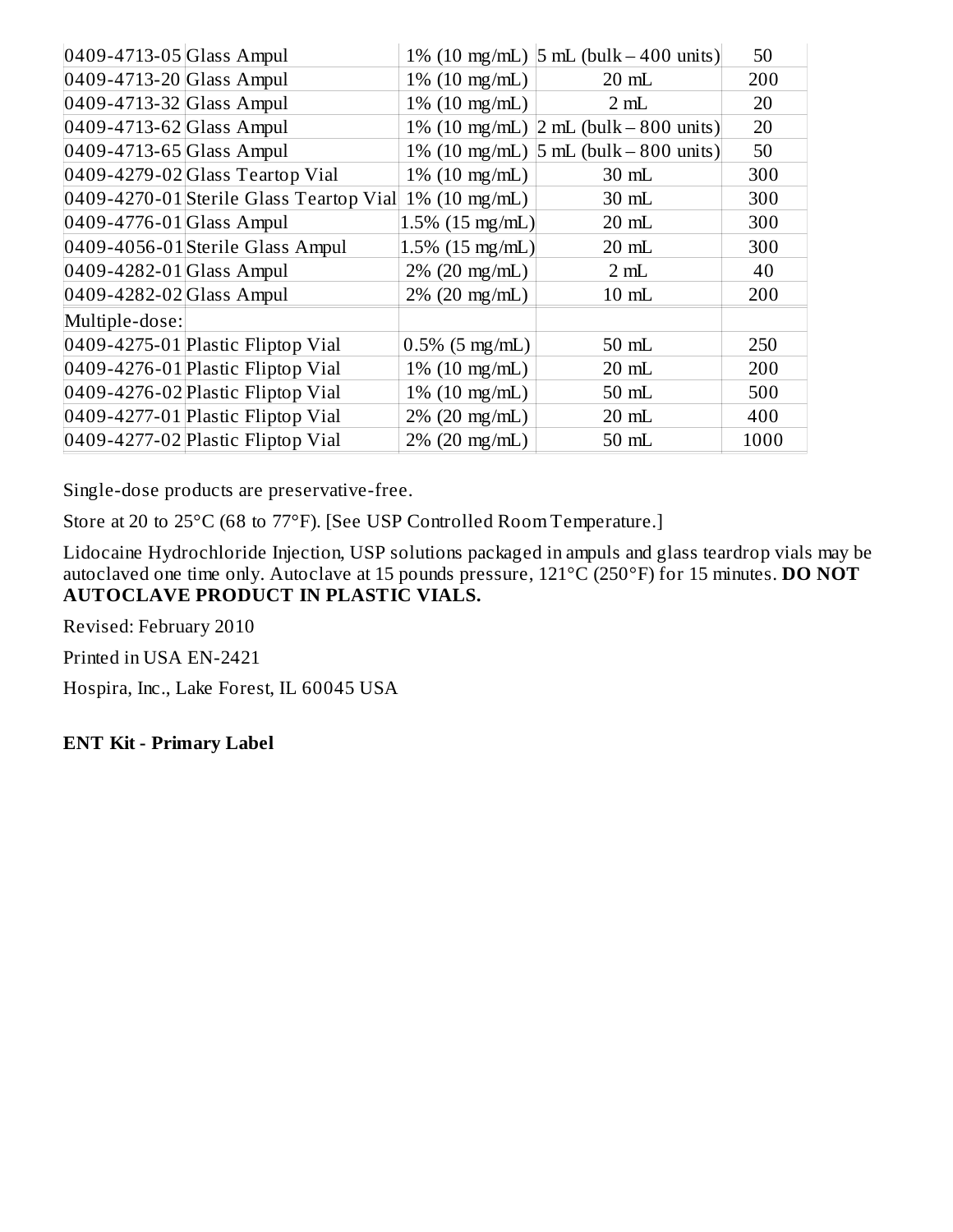# **CENTURION®**

100213G

# **Example ENT Tray**



#### **CONTENTS:**

1 CSR WRAP 1 FENESTRATED DRAPE 1 PAIR of GLOVES 1 DRAPE 2 GAUZE SPONGES 1 AMPULE CRACKER 1 LIDOCAINE HCI SOLUTION 2 SYRINGES<sup>N</sup> 1 FILTER NEEDLE<sup>11.11</sup> 1 SAFETY NEEDLE<sup>11</sup> 1 NEEDLE CUBE 1 PANEL OF LABELS 1 BULB SYRINGE 1 TRAY

Example Only - Components & Title May Vary





NOTES: 1) Non-Pyrogenic. 2) Not for injection<br>Store between 20-25°C (68-77°F).

 $\boxed{\prod_{\text{for } \text{use}}}\xrightarrow{\text{Con}}$ STERILE EO (S) Do not use if package (S) Do not reuse. LATEX FREE

CAUTION: Federal law (USA) restricts this device to sale by or on the order of a physician.

CENTURION MEDICAL PRODUCTS CORP. | WILLIAMSTON | MI | 48895 USA | 800.248.4058 | www.centurionmp.com

**Lidocaine**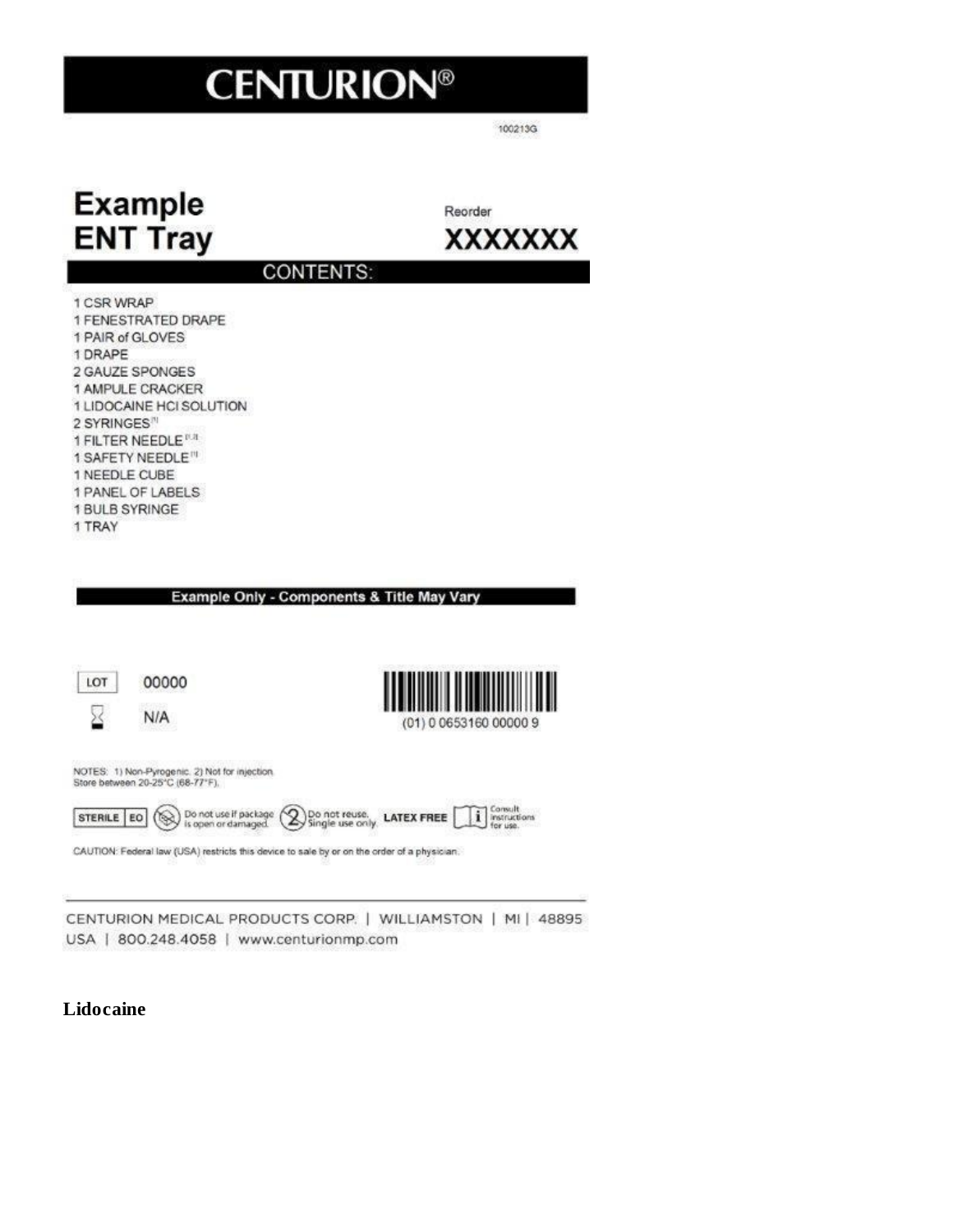

### **ENT KIT**

|                                                       |                                                                                 | ear, nose, and throat surgical tray (kit) kit |                        |                             |                                             |                             |                           |          |
|-------------------------------------------------------|---------------------------------------------------------------------------------|-----------------------------------------------|------------------------|-----------------------------|---------------------------------------------|-----------------------------|---------------------------|----------|
|                                                       |                                                                                 |                                               |                        |                             |                                             |                             |                           |          |
|                                                       |                                                                                 | <b>Product Information</b>                    |                        |                             |                                             |                             |                           |          |
|                                                       |                                                                                 | Product Type                                  | MEDICAL DEVICE         |                             | Item Code (Source)                          |                             | NHRIC: 24840-1301         |          |
|                                                       |                                                                                 |                                               |                        |                             |                                             |                             |                           |          |
|                                                       |                                                                                 |                                               |                        |                             |                                             |                             |                           |          |
|                                                       |                                                                                 | <b>Packaging</b>                              |                        |                             |                                             |                             |                           |          |
| #                                                     |                                                                                 | <b>Item Code</b>                              |                        | <b>Package Description</b>  |                                             | <b>Marketing Start Date</b> | <b>Marketing End Date</b> |          |
|                                                       |                                                                                 | 1 NHRIC: 24840-1301-2                         | 10 in 1 CASE           |                             |                                             |                             |                           |          |
|                                                       |                                                                                 | 1 NHRIC: 24840-1301-1                         |                        | 1 in 1 PACKAGE, COMBINATION |                                             |                             |                           |          |
|                                                       |                                                                                 |                                               |                        |                             |                                             |                             |                           |          |
|                                                       |                                                                                 |                                               |                        |                             |                                             |                             |                           |          |
|                                                       | <b>Quantity of Parts</b><br><b>Package Quantity</b>                             |                                               |                        |                             |                                             |                             |                           |          |
|                                                       | Part#                                                                           |                                               |                        |                             | <b>Total Product Quantity</b>               |                             |                           |          |
|                                                       |                                                                                 | Part 1 1 AMPULE                               |                        |                             | 5mL                                         |                             |                           |          |
|                                                       |                                                                                 |                                               |                        |                             |                                             |                             |                           |          |
|                                                       |                                                                                 |                                               |                        |                             |                                             |                             |                           |          |
|                                                       |                                                                                 | Part 1 of 1                                   |                        |                             |                                             |                             |                           |          |
|                                                       |                                                                                 | <b>LIDOCAINE HYDROCHLORIDE</b>                |                        |                             |                                             |                             |                           |          |
|                                                       |                                                                                 | lidocaine hydrochloride injection, solution   |                        |                             |                                             |                             |                           |          |
|                                                       |                                                                                 |                                               |                        |                             |                                             |                             |                           |          |
|                                                       |                                                                                 |                                               |                        |                             |                                             |                             |                           |          |
|                                                       |                                                                                 | <b>Product Information</b>                    |                        |                             |                                             |                             |                           |          |
| Item Code (Source)<br>NDC:0409-4713                   |                                                                                 |                                               |                        |                             |                                             |                             |                           |          |
| <b>Route of Administration</b><br><b>INFILTRATION</b> |                                                                                 |                                               |                        |                             |                                             |                             |                           |          |
|                                                       |                                                                                 |                                               |                        |                             |                                             |                             |                           |          |
|                                                       |                                                                                 |                                               |                        |                             |                                             |                             |                           |          |
|                                                       | <b>Active Ingredient/Active Moiety</b>                                          |                                               |                        |                             |                                             |                             |                           |          |
|                                                       |                                                                                 |                                               | <b>Ingredient Name</b> |                             |                                             | <b>Basis of Strength</b>    |                           | Strength |
|                                                       | LIDO CAINE HYDRO CHLO RIDE (UNII: V13007Z41A) (LIDO CAINE -<br>UNII:98PI200987) |                                               |                        |                             | LIDOCAINE HYDROCHLORIDE<br><b>ANHYDROUS</b> |                             | $10$ mg<br>in $1 mL$      |          |